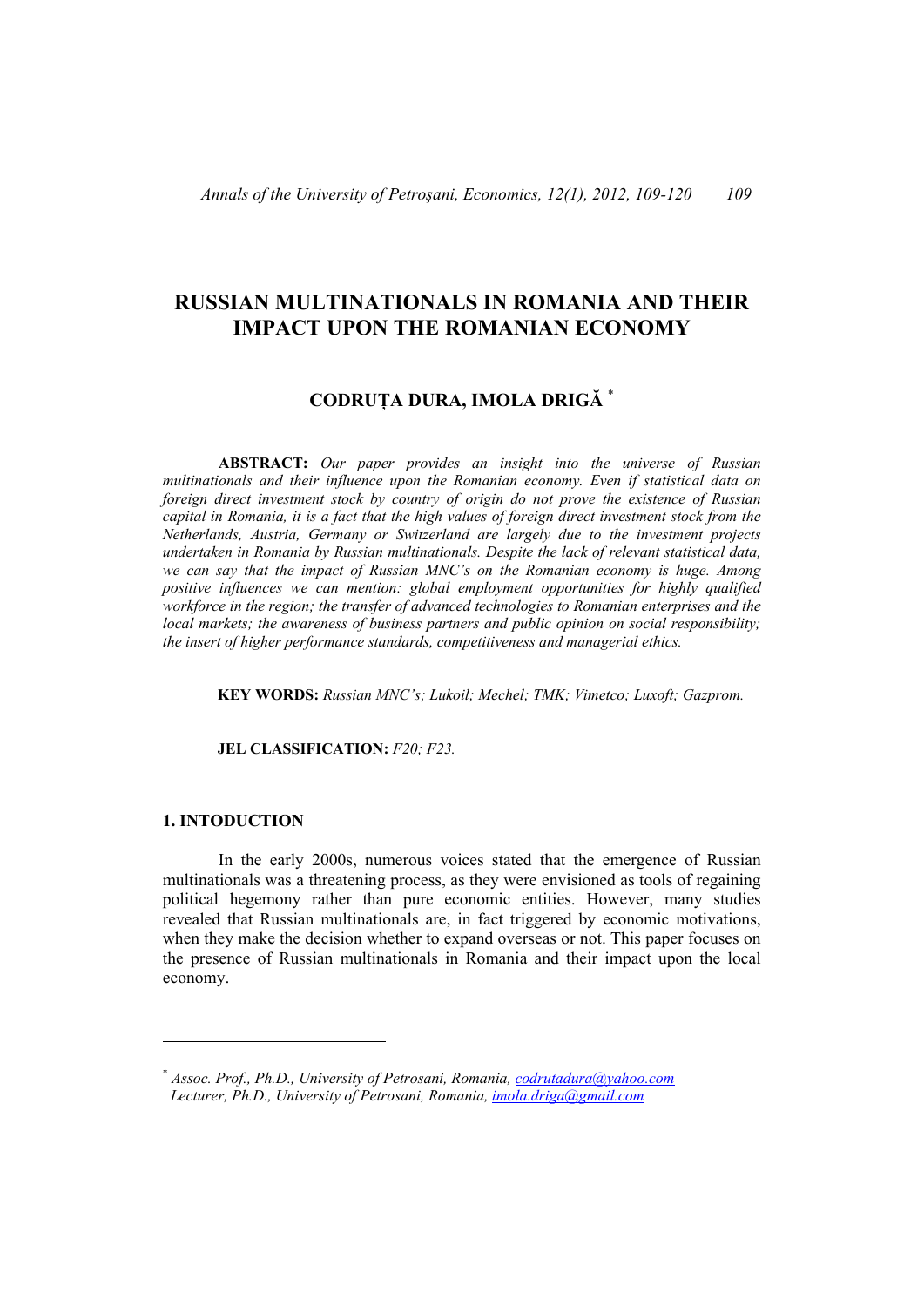The influence of Russian multinationals upon the Romanian economy is extremely important, though very difficult to illustrate with the help of available statistical data at the national level. According to the latest reports, Russian investments in Romania amount to only two billion dollars. However, Russian multinationals are extremely well represented on Romanian territory, where they operate through their subsidiaries within the Netherlands, Germany or Switzerland, which means that although direct foreign investment flows enter Romania from the East, they reach destination through intermediaries.

### **2. RUSSIAN GIANTS IN ROMANIA**

Alongside other multinationals from BRIC countries, corporate giants from Russia started to emerge in the international rankings of global companies. For instance, in the Forbes List of 2000 Global Companies, in 2011 there were 136 Chinese (including Hong Kong), 61 Indian, 33 Brazilian, 20 South African and 16 Mexican corporations. Russia was represented by 28 companies, with the aggregate capitalization of 762.6 billion USD, returns of 100.8 billion USD and total assets valued at 1,403.8 billion USD (Annex 1).

The geography of multinationals expansion reflects that Europe is the by far the destination of choice for Russian foreign direct investments. Moreover, CIS countries and Eastern Europe are preferred by the giant corporations from Russia when they conceive their strategies of expanding abroad. This trend is caused by the linkages already in place in the former Soviet Union area, common business practices and cultural values, low competition from other MNCs from elsewhere etc.

Statistical data in table 1 'hide' the existence of Russian capital in Romania, but it has to be underlined that the high values of foreign direct investment stock in the Netherlands, Austria, Germany or Switzerland are largely due to the investment projects undertaken in Romania by Russian multinationals.

For example, natural gas - one of the products for which Romania registers the most important volumes of imports in recent years - is provided to consumers by the Russian-German company Wintershall.

The main coordinates of Russian multinationals activities in Romania are presented as follows.

By far the most important in Romania is the Russian LUKOIL Romania. Lukoil is a multinational vertically-integrated oil & gas company which accounts for 2.2% of the global output of crude oil. The main activities of the company are the exploration and production of oil & gas, the production of petroleum goods and petrochemicals, as well as the marketing of these outputs.

The company has grown over the last 20 years from a few production assets in Russia into a multinational energy company with operations in 37 countries and on 4 continents. The financial performance of Lukoil company has reached awesome values, despite the adverse effects of the global crisis: the net income raised by 28.5% in 2010 to \$ 9,006 million while the return on average capital employed was 14.0%. With a level of \$ 11 net income per boe in 2010, Lukoil stood one of the most financially efficient oil companies in Russia (www.lukoil.ro).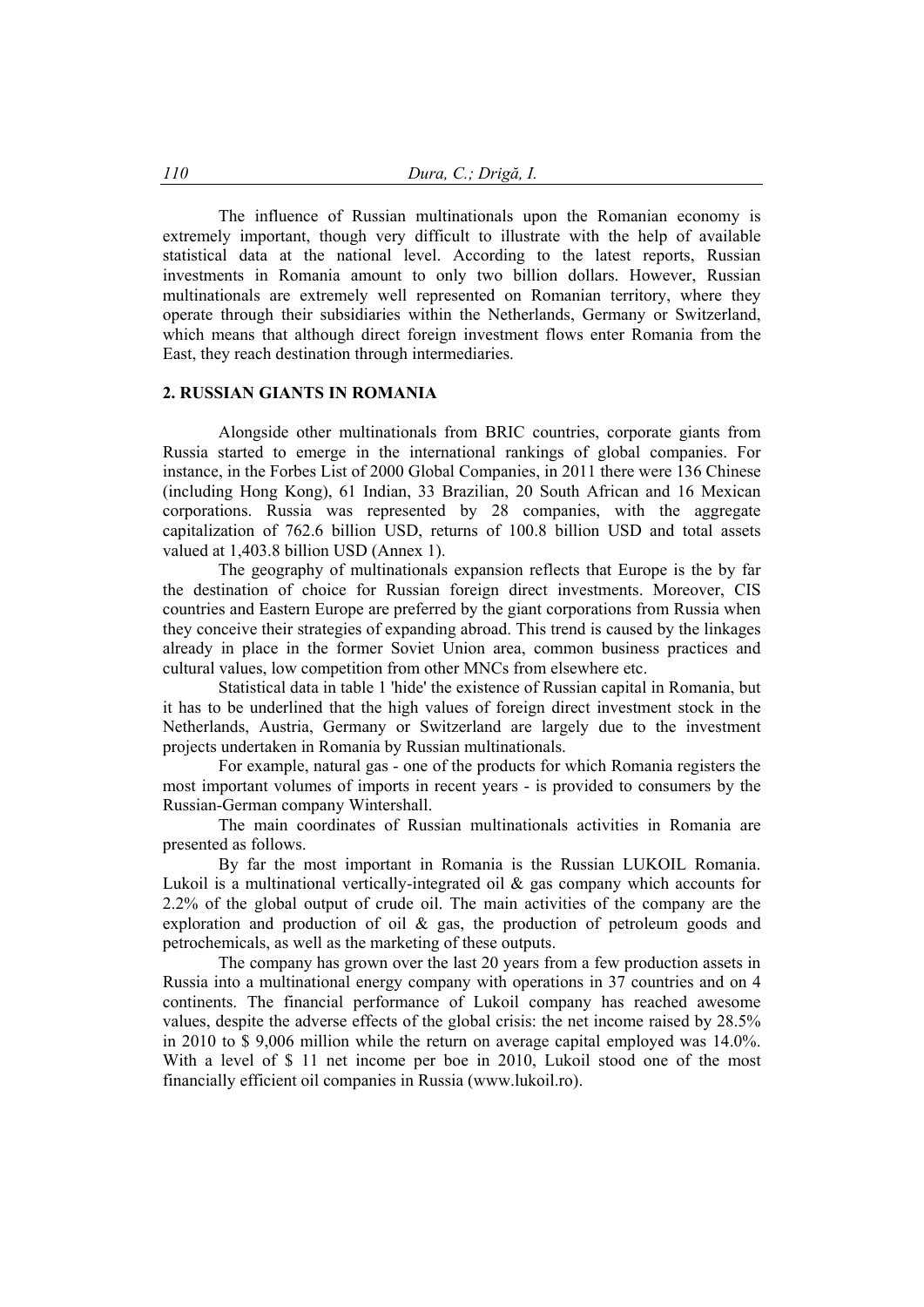|                    | $\epsilon$ million | % of total FDI |  |  |
|--------------------|--------------------|----------------|--|--|
| TOTAL, of which    | 52,585             | 100.0          |  |  |
| The Netherlands    | 10,903             | 20.7           |  |  |
| Austria            | 9,346              | 17.8           |  |  |
| Germany            | 6,398              | 12.2           |  |  |
| France             | 4,384              | 8.3            |  |  |
| Greece             | 3,016              | 5.7            |  |  |
| Italy              | 2,808              | 5.3            |  |  |
| Cyprus             | 2,550              | 4.9            |  |  |
| Switzerland        | 2,021              | 3.8            |  |  |
| <b>USA</b>         | 1,349              | 2.6            |  |  |
| Spain              | 1,064              | 2.0            |  |  |
| Other <sup>*</sup> | 8,746              | 16.7           |  |  |

**Table 1. Foreign Direct Investment Stock by Country of Origin as of 31 December 2010** 

*Source: National Bank of Romania & National Institute of Statistics, Foreign Direct Investments in Romania in 2010); Note: \* Countries which invested less than EUR 1 000 million* 

Oil and gas giant Lukoil entered the Romanian market in 1998. Nowadays, Lukoil sells fuel through a network of 300 stations and 9 petroleum deposits. The Group also controls Russia and Petrotel-Lukoil refinery. The net turnover of Lukoil Romania in 2010 topped \$ 4500 lei (which means an increase of almost 40% as compared to the previous year), and the contribution to the state budget financing is impressive. Investing and business activity of Lukoil Romania has a great an impact on the Romanian economy: over 400 million dollars invested over the past 13 years (out of this total sum, 7.7 million dollars were spent in the field of environmental protection only) and 3800 new jobs were created in the company (www.lukoil.ro).

In the steel industry, the most important multinational of Russia that operates on the territory of Romania is the holding company MECHEL. Mechel's fully integrated business lies in four distinct segments: mining, steel, ferroalloys and power. The corporation holds production establishments in 13 of Russia's regions as well as the United States, Kazakhstan, Romania, Lithuania, Bulgaria, United Kingdom and Ukraine.

According to its' official website, Mechel is the first and still the only coal mining and metals company from the region of Eastern and central Europe and Russia having its shares placed on the New York Stock Exchange. The company has about 93,000 employees worldwide, from which 7000 are working in Romania. Mechel Multinational Company entered the Romanian market in 2002 and it currently holds the plants Mechel Câmpia Turzii (INSI), Mechel Targoviste (COS), Ductile Steel Oţelu Roşu, Ductile Steel Buzău, Laminorul Brăila and Mechel Targoviste Repairs.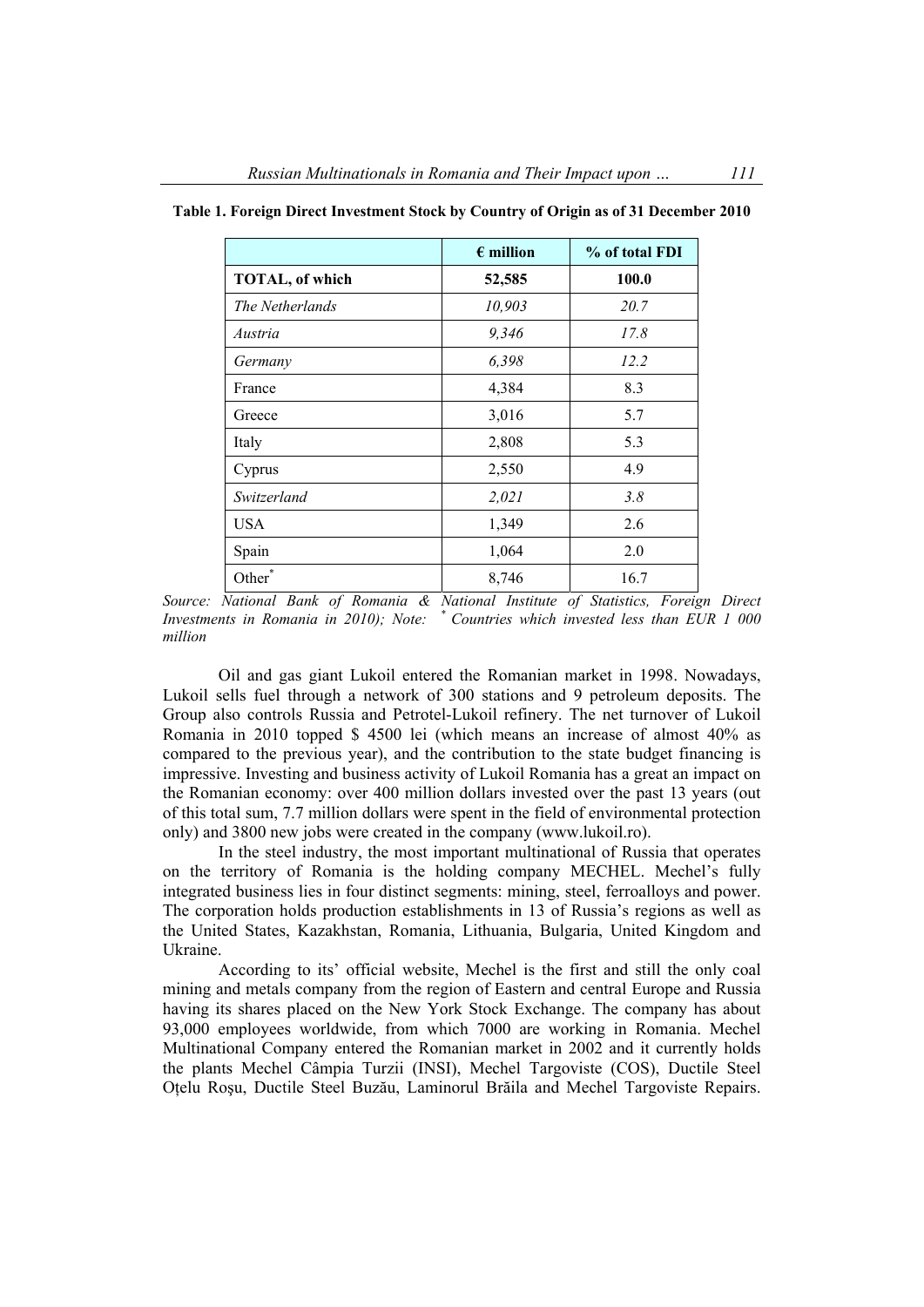The Russian Group is currently the second player on the Romanian iron and steel market, after Arcelor Mittal.

Another important presence in Romania is OAO TMK operating in the same field. TMK is Russia's largest manufacturer and exporter of steel pipes which ranks among the global top three pipe producers. TMK is a public company which is listed on London Stock Exchange and Moscow Stock Exchange. These products are used in the oil  $\&$  gas sector, chemical and petrochemical industry, energy, engineering and ship building machinery, aircraft, space and rocket engineering, as well as in construction industry, utilities and agriculture.

TMK has even more potential to expand its business overseas. For a period of time, the foreign production facilities of TMK were restricted to only two enterprises in Romania. Therefore, TMK's internalization strategy began in this neighbouring country. In 2006, TMK acquired controlling shares of SC ARTROM SA pipe plant (now TMK-ARTROM) and SC C.S.R. SA smelter (now TMK-Resita). These investments represented a bridgehead from the perspective of shaping TMK's production networking and from that of strengthening its position in the European market of pipe producers.

Moreover, the incorporation of the Romanian smelter that provided steel for pipe products within the Russian business Group supported further vertical integration of the company. In March 2008, TMK has made an adventurous move by getting an agreement to purchase pipe facilities of North American metallurgical group IPSCO. This deal which was made jointly with another giant Russian multinational - Evraz, was by far the greatest foreign acquisition in TMK's history and also the richest, bringing a total expense of approximately \$ 1.7 billion. Billionaire Dmitry Pumpianski, owner of TMK, announced recently that the Group wants to invest an annual \$ 300 million by 2020 in countries where it is present, in order to maintain the assets and to develop new products.

Vimetco holding is another Russian multinational which operates in Romania. Vimetco is a globally integrated aluminum Group, with bauxite mines in Sierra Leone, coal mines, aluminum production facilities and electricity plants in located in China and an alumina refinery and aluminum smelter in Romania. With 17,122 employees worldwide, Vimetco's sales amounted to \$ 2,717 million in 2011 while the gross profit reached the level of \$ 358 million.

In Romania, the company holds the aluminum manufacturer Alro Slatina and the alumina factory Alum from Tulcea. The two companies practically form the entire chain of aluminum producers in Romania. With a production of 288.000 metric tons of raw aluminum, Alro SA is the largest aluminum producer in Central and Eastern Europe (excluding Russia) in 2008. Alro company reported for the year 2011, a preliminary turnover of 2.24 billion lei, as compared to 1.81 billion lei in 2010. The 2011 preliminary net profit increased by about 44%, reaching 230 million lei, as compared to 159.78 million lei in 2010.

Alro SA customers are end-users and traders of metals from both Romania and around the world. Over 80% of the production of Alro is sold on the international market through the London Metal Stock Exchange and under long-term direct contracts with clients from 25 countries of the world. States of the European Union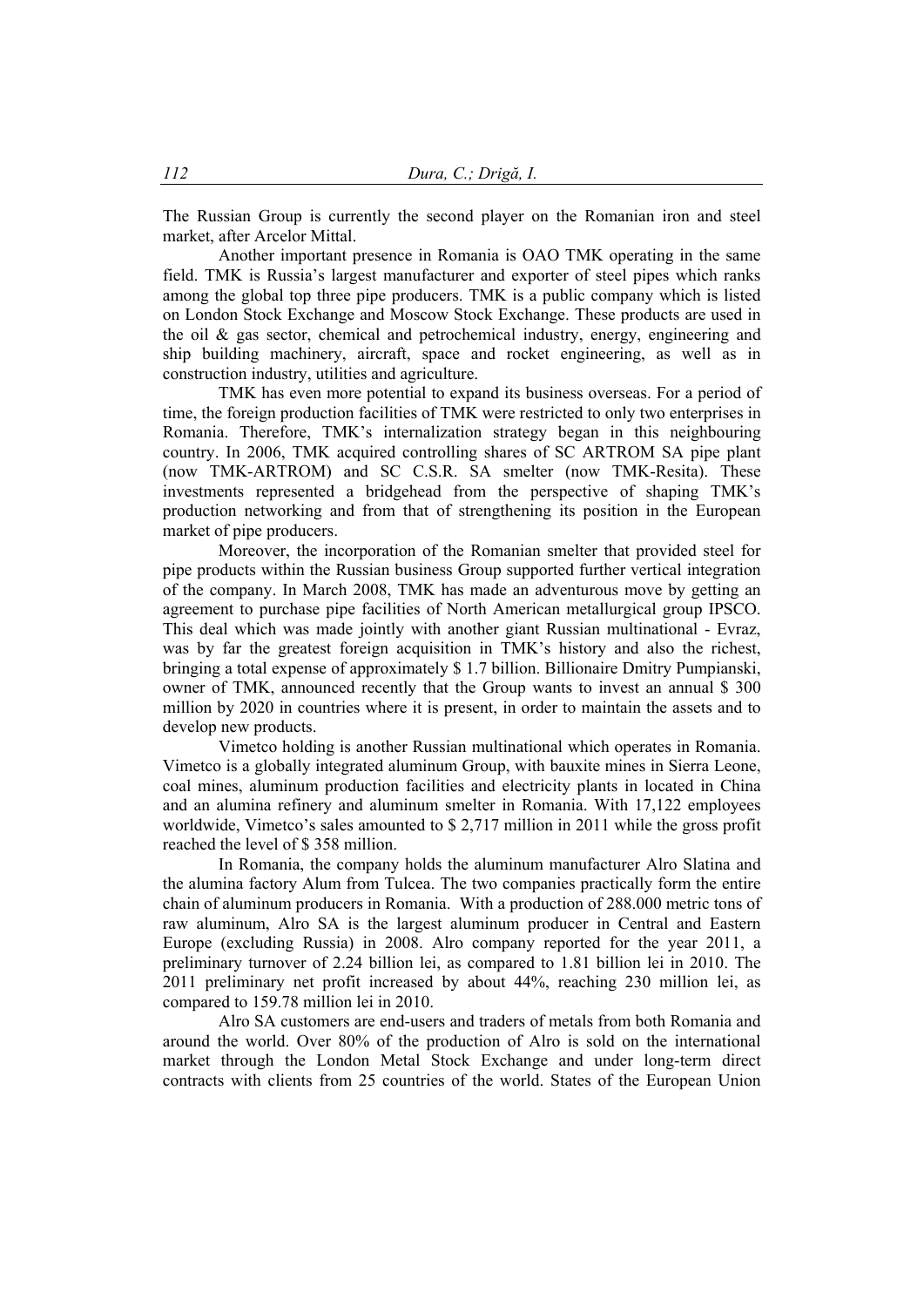(Italy, Greece, Austria, Hungary etc.), as well as Turkey, the Balkan countries and the United States of America are the main markets for the products of Alro factory.

Luxoft is a multinational company from Russia operating in the field of (outsourcing) IT services. The company, established in 2000, is headquartered in Moscow with development centres in St. Petersburg, Omsk, Krakow, Kiev, Odessa, Dnepropetrovsk, Ho Chi Minh City, Welwyn Garden City (United Kingdom) and Bucharest. Offices are in New York, London, Frankfurt, Singapore and Seattle.

Luxoft is the company which assumes the role of the emerging global leader in the development of high quality software. Among the areas which it covers there are aerospace, automotive, energy industry, financial-banking sector, telecommunications and electronic commerce. The list of clients of the company include Boeing, Deutsche Bank, Dell, HP, IBM, Alstom, Bosch, New York Media (who edited New York Magazine), as well as the U.S. Department of Energy, the latter providing vocational retraining programmes for former nuclear engineers wishing to work in the development and testing of software products.

In Romania, Luxoft is present since 2008, when the company completed the acquisition of local ICT Networks. According to Luxoft official website, Luxoft Romania continues ITC Networks's tradition of quality telecommunications industry service, as well as delivering product engineering and application development services to clients in other business domains. Additionally, Luxoft Romania offers the advantages of nearshore delivery to European organizations.

There are other multinationals from Russia who have expressed an interest to enter the Romanian market. The most recent and relevant example is the company GAZPROM, which already delivers on the Romanian market, annually about five billion cubic meters of natural gas, and the collaboration with partners from Romania already has a tradition of 30 years. The Romanian media announces at the end of 2011 that Petrom, the largest local company in the oil field is in negotiations with the Serbian company NIS, controlled by GAZPROM, in order to sell 130 gas stations, which would represent almost a quarter of its entire gas distribution network.

The transaction has not been completed yet, but the interest of the Russian corporation in the Romanian market is still high, according to the media. Internationally, Gazprom is a true Empire: it owns one-third of the world gas production, it controls active companies in the field of banking, insurance, media, agricultural production etc. The company owns a monopoly on gas pipeline system, connecting Central Asia, Russia and Europe.

The gas from Turkmenistan or Uzbekistan, Kazakhstan intended for the European market must transit the pipelines belonging to Gazprom, which gives it a huge geopolitical weight. The company Gazprom has subsidiaries in most European countries and it implements an aggressive policy to increase market share. The construction of the two new and important North Stream pipeline (inaugurated in November) and South Stream (on which work will begin this year), will open the doors to a more liberal and energy consuming European market.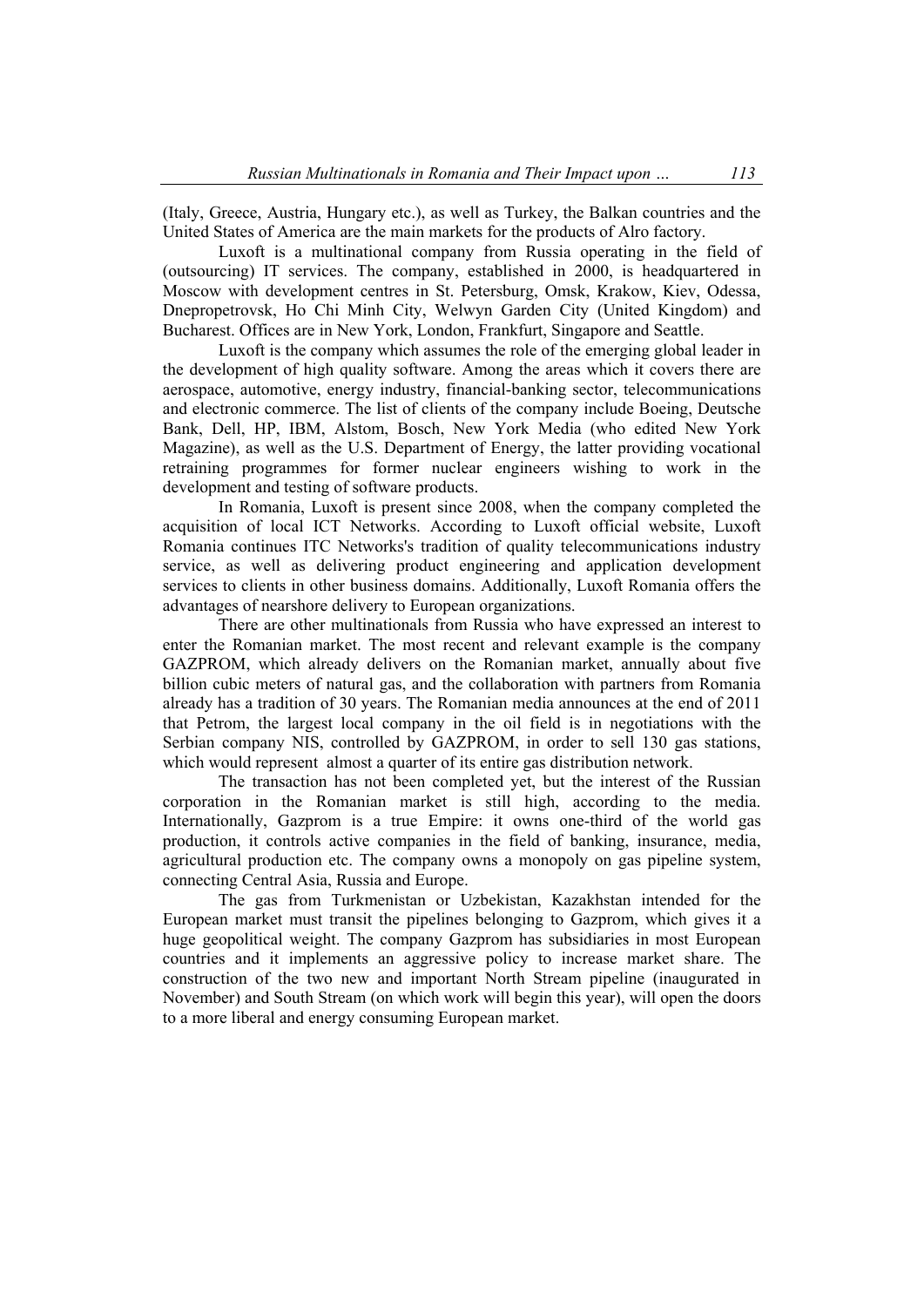### **3. THE IMPACT OF RUSSIAN MULTINATIONAL ON THE ROMANIAN ECONOMY**

A brief review of the business conducted by the Russian multinationals in Romania leads us to the conclusion that these economic giants started, at the beginning of 2012, to control the aluminum industry, much of the metal and iron and steel industry, two refineries and a quarter of the fuel market. Therefore, despite the lack of relevant statistical data that reflect precisely this phenomenon, the impact of Russian multinationals on the Romanian economy is huge. We can assume a number of positive aspects that derive from this reality, as well as some negative consequences.

Among the positive influences it is worth mentioning the following (Voinea,  $2007$ 

- offering global employment opportunities for highly qualified workforce in the region; carrying out greenfield investment projects;
- transferring advanced technologies to Romanian enterprises and the local markets;
- reinvigoration of industries and of human communities and existing villages in the neighbourhood of new industrial centres;
- increasing the volume of exports, with a direct impact on economic growth;
- awareness of business partners and public opinion on the social responsibility issue;
- introducing higher performance standards, competitiveness and managerial ethics and practices which can be spread throughout the region etc.

 Probably the most important positive effect is the contribution of Russian investments to the domestic capital which motivates, in its turn, the processes of economic growth through investment multiplication and driving effects (Voinea, 2007).

Thus, the foreign capital has the advantage that it brings with it higher advanced technologies and managerial and marketing skills that, once transferred to subsidiaries in Romania, are able to confer substantial competitive advantages to multinationals. The existence of a competitive market forces other competitors that operate in the same industry as well to adopt new technologies, in an attempt to enhance productivity and efficiency.

Therefore, beyond the undeniable impact exercised over the national economy as a whole or multinationals generate positive effects when stimulating the performances of domestic firms that are obliged to implement the latest technology, as compared with the earlier situation in which there would be no foreign investors competing on the market. These transfers of technology, the management know-how and marketing skills were frequently mentioned in literature as positive external factors related to productivity which plays a very important role in the elaboration of policies for attracting foreign investors and, in time, it could lead to improving the competitive advantage of the Romanian economy as a whole.

Spillover effects are not limited only to implementing advanced technology and increasing productivity. In the literature, there are a series of studies that reveal the fact that subsidiaries of multinational companies which carry on export activities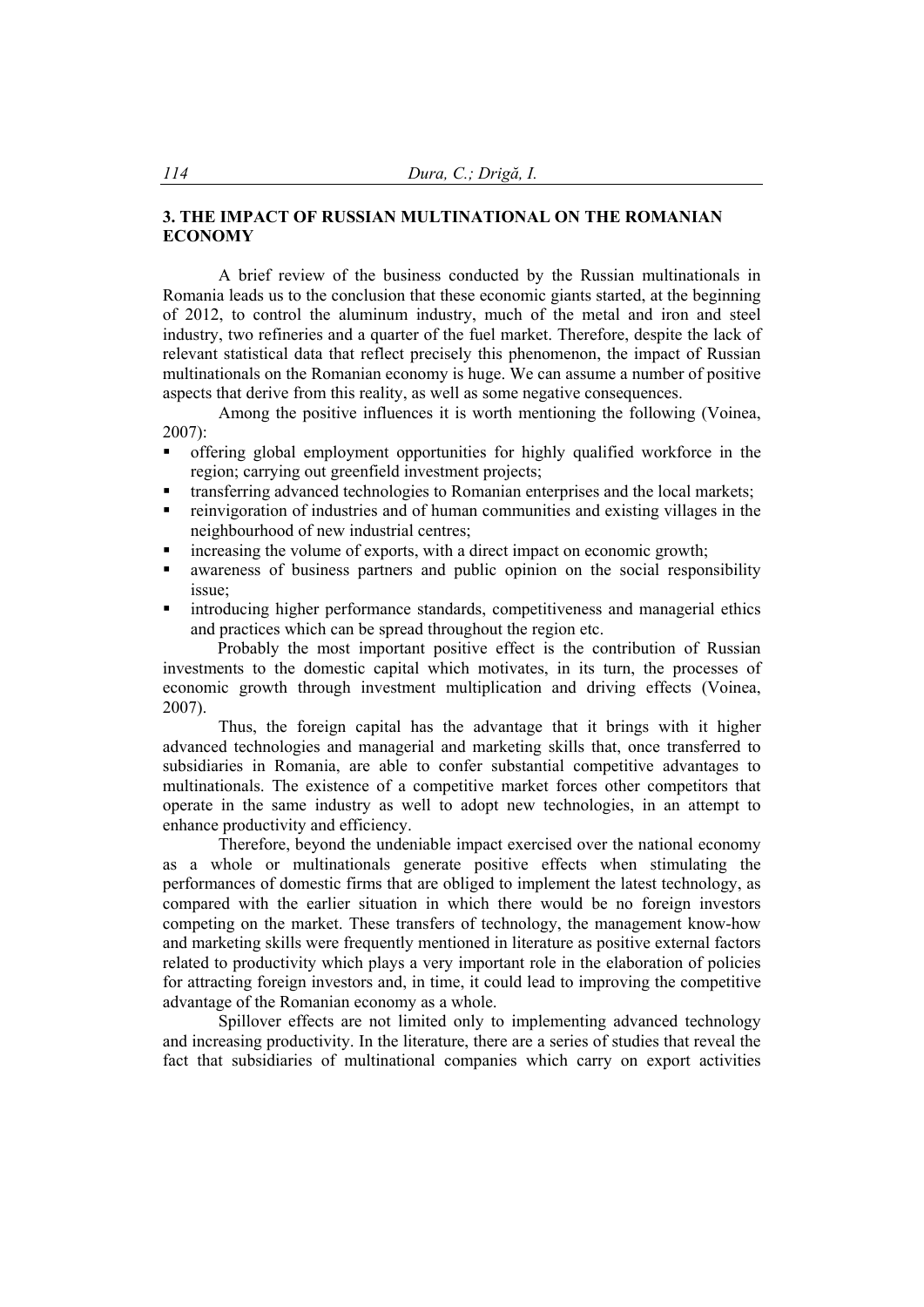stimulate the development of the export ability of local firms, through ready access to foreign markets.

The negative consequences of Russian multinationals entering the Romanian market are linked mainly to the characteristics of the competitive environment of the industry in which they operate. Considering that Russian multinationals were implanted in the key sectors of the Romanian industry (metal and iron and steel industry, oil and gas industry) where the competition of Romanian firms is very modest, it is obvious that the subsidiaries of Russian multinationals control the market (holding monopolistic or oligopolistic positions).

Therefore, there are cases when the competition mechanism cannot function efficiently; this brings supra normal profits for that certain subsidiary. However, this situation can occur to the detriment of consumers and of the possibility to ensure normal development opportunities for that field of activity.

The negative impact on the functioning of the local market is greater since the body supervising the competition in Romania – the Competition Committee – is not always vigilant enough to detect and sanction on time any agreements between competitors regarding prices and other anti-competitive practices which affect both the quality of the competitive environment as a whole and the chances of local firms to compete on equitable principles on such a market. In the Romanian literature, there are several approaches of the behaviour adopted by domestic firms which were put in the situation to face an extremely tough competition with subsidiaries of foreign multinationals; this reaction could be classified as *defensive strategy*.

Since Romanian firms did not have sufficient financial resources available in order to be able to compete on equal positions with foreign giants, they gave up this approach, focusing on a niche market opportunity and seeking to minimize losses. On the other hand, multinationals invested significant financial resources which enabled technological transfer, and the impressive growth of operational profits of foreign companies in Romania was due to this advanced technology. Here is why the technological transfer – beneficial for the national economy – may have adverse reactions, since Romanian companies which operate on a market with reduced competition can go bankrupt.

#### **3. CONCLUSION**

Although they emerged relatively recent on the world economy scene, on overview of the magnitude and the outstanding growing trend of Russian multinationals proved that they are becoming redoubtable competitors within the global business environment.

The overwhelming economic force of these top companies allows them even to shape the growth pattern of their home country. The list of the largest multinationals from Russia showed that corporations from oil  $\&$  gas and metallurgical sector are prevailing, as a consequence of the resource – based character of the Russian economy. The high level of profits reported by Russian multinationals can be explained through the peak values reached by oil prices prior the global economic crisis.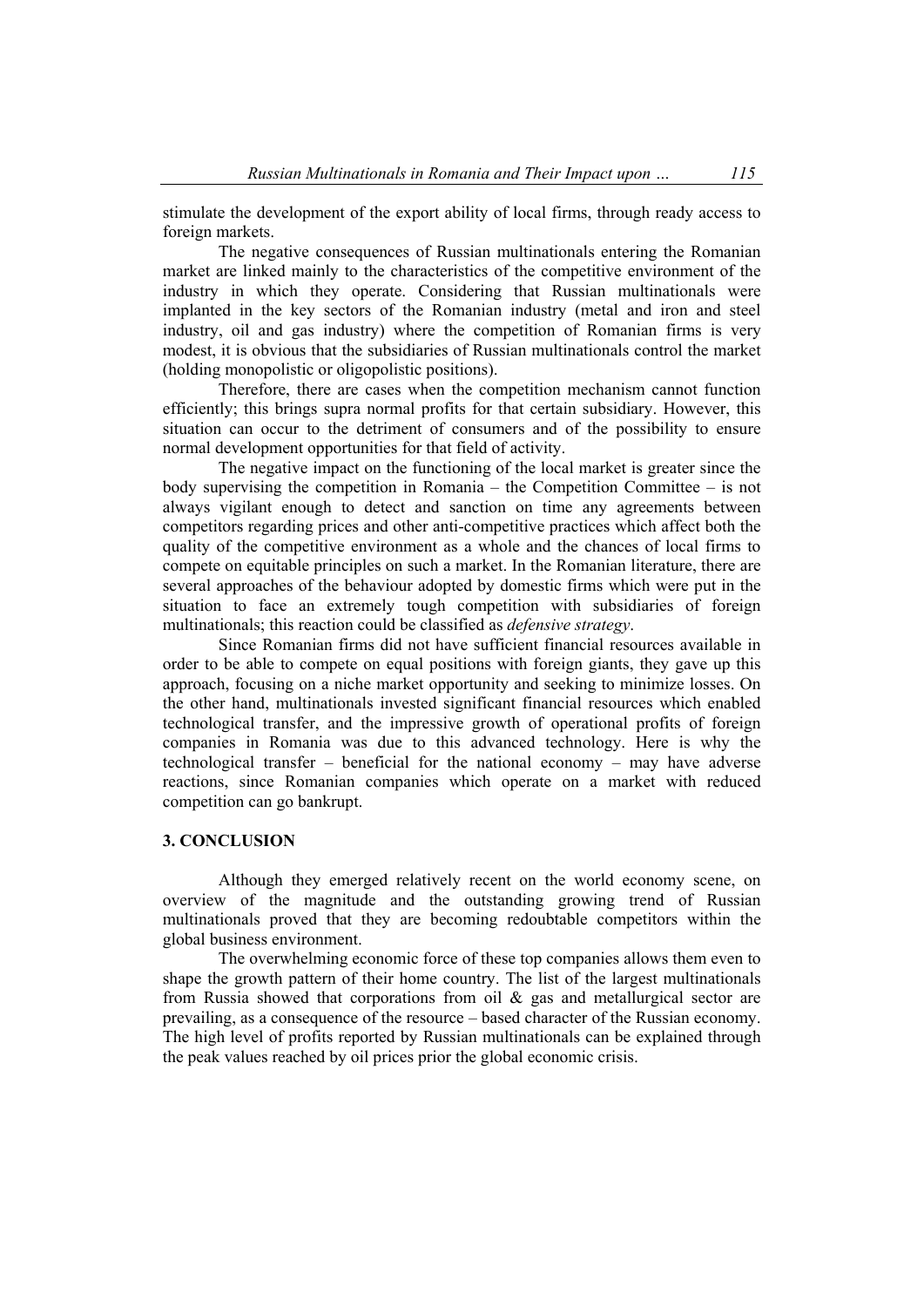Multinationals from Russia have a strong impact not only on their own economic system, but on the host countries' economies too. In the Romanian case, these economic giants control the aluminium industry, much of the metal, iron and steel industry, two refineries and a quarter of the fuel market. Nevertheless, macroeconomic data on FDI by Russian multinationals in Romania is very scarce and this fact brought many limitations regarding the results of our analysis. In this respect, we intend to undertake several qualitative studies in order to bring to light the activities and the strategies adopted by the affiliates of Russian multinationals in Romania. A deeper analysis on the policy implications for Romania as a host country is also recommended.

#### **4. ACKNOWLEDGMENTS**

The paper represents an output of the research activity carried out by authors during the international project: COST 281/ 2009 Brussels, Action IS0905 - *The Emergence of Southern Multinationals and their Impact on Europe*.

### **REFERENCES:**

- **[1]. Dunning, J.H.; van Hoesel, R.; Narula, R.** (1998) *Third World Multinationals Revisited: New Developments and Theoretical Implications*, in: Dunning, J.H. (ed.) Globalisation, Trade and Foreign, Direct Investment, Pergamon Press
- **[2]. Dunning, J.H.** (2006) *Comment on Dragon Multinationals: New players in 21st century Globalization*, Asia Pacific Journal of Management 23(2), pp. 139-141
- **[3]. Dura, C.; Drigă, I.** (2012) *Emerging Multinational Companies from Russia and Their Impact on Host European Countries,* Working Paper presented at Conference EPI 2012, June 18-19, University of Parma, Italy
- **[4]. Filippov, S.** (2010) *Russian MNCs Companies: the Rise of New Multinationals*, International Journal of Emerging Markets, Vol. 5, No. 3/4, pp. 307-332
- **[5]. Filippov, S.** (2011) *Russia's Emerging Multinational Companies amidst the Global Economic Crisis,* Maastricht Economic and Social Research and Training Centre on Innovation and Technology, UNU-MERIT Working Papers Series, 2011-003
- **[6]. Filippov, S.; Settles, A.** (2011) *Innovation Strategies of Emerging Russian Multinational Companies*, Paper prepared for the international conference "Re-Assessing Emerging Market Multinationals' Evolving Competitive Advantage", Cambridge, UK, 25-27 March
- **[7]. Gammeloft, P.** (2008) *Emerging Multinationals: Outward FDI form the BRIC Countries*, Paper presented in the "IV Globelics Conference" at Mexico City, September 22-24
- **[8]. Goldstein, A.** (2007). *Multinational Companies from Emerging Economies. Composition, Conceptualization and Direction in the Global Economy*, London: Palgrave Macmillan
- **[9]. Kalotay, K.** (2008) *Russian Transnationals and International Investment Paradigms*, Research in International Business and Finance, Vol. 22, pp.85-107
- **[10]. Kalotay, K.** (2007) *The rise of Russian Transnational Corporations*, The Journal of World Investment & Trade 8(1), pp. 125-148
- **[11]. Kalotay, K.** (2010) *The future of Russian outward foreign direct investment and the eclectic paradigm: What changes after the crisis of 2008–2009*?, Competitio (University of Debrecen), Vol. 9, No. 1, June, pp. 31-54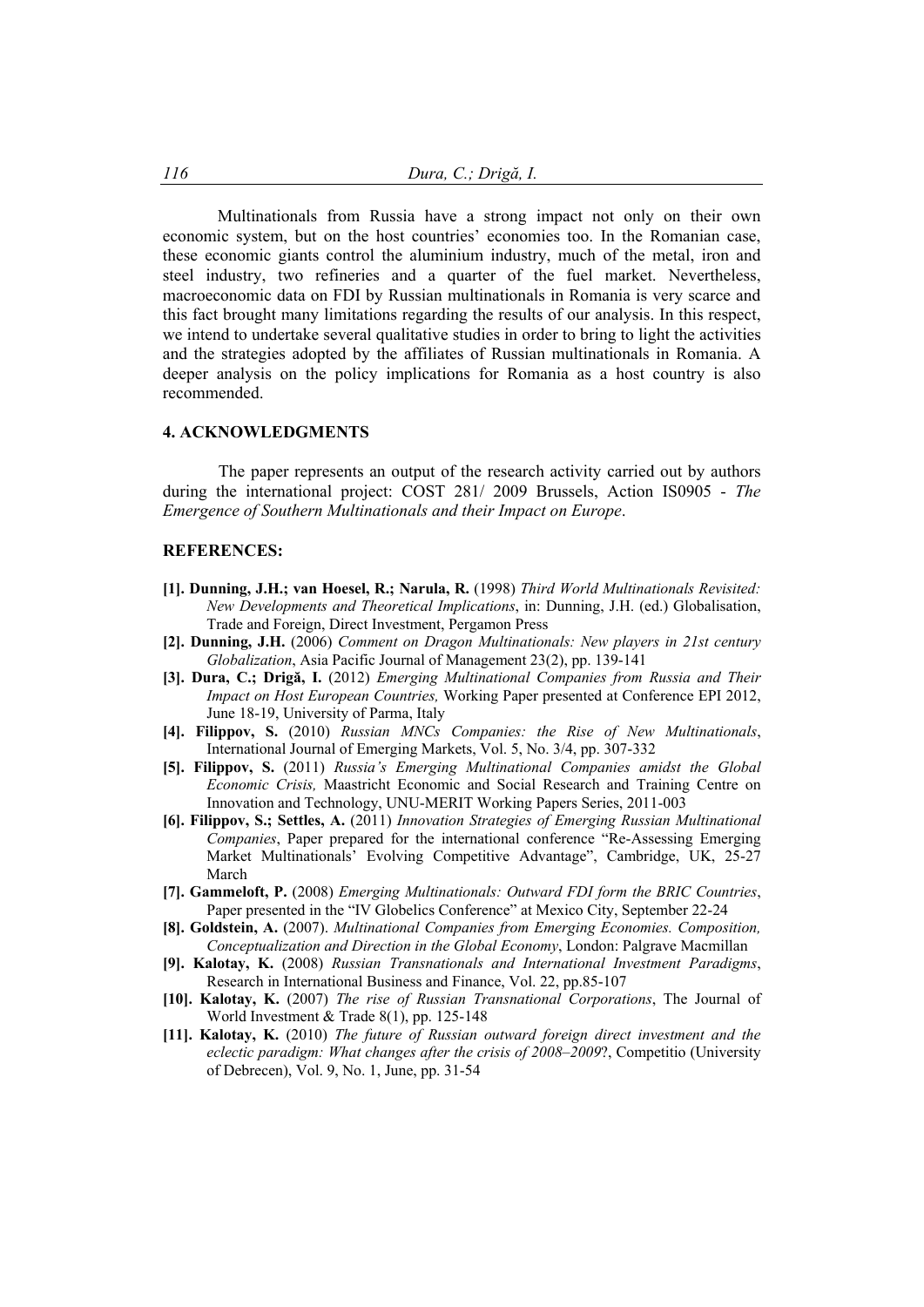- **[12]. Kudina, A.; Jakubiak, M.** (2008) *The Motives and Impediments to FDI in the CIS*, OECD Global Forum on International Investment, April
- **[13]. Kuznetsov, A.** (2011) *Outward FDI from Russia and its policy context, update 2011,* Vale Columbia Center on Sustainable International Investment, August 2
- **[14]. Mathews, J.A.** (2006), *Dragon Multinationals: New players in the 21st Century Globalisation*, Asia Pacific Journal of Management 23(1), pp. 139-141
- **[15]. Nigam, R.; Su, Z.** (2010) *Flying Towards the Successful Skies: The Emerging Region Multinationals*, Journal of Emerging Knowledge on Emerging Markets, Vol.2, pp. 159- 179
- **[16]. Oehler-Șincai, I.** (2011) *Brief Reflections on the FDI Theory*, Economie Teoretică și Aplicată, Vol. XVIII, No. 11(564), pp. 30-36
- **[17]. Panibratov, A.** (2010) *Russian multinationals: entry strategies and post-entry operations*, Electronic Publications of Pan-European Institute, No. 15
- **[18]. Sauvant, K.; Maschek, W.; McAllister, G.** (2009) *Foreign Direct Investment by Emerging Market Multinational Enterprises, the Impact of the Financial Crisis and Recession and Challenges Ahead*, OECD, Global Forum on International Investment, 7- 8 December
- **[19]. Utter, B.** (2011) *Outward Foreign Direct Investment to the Natural Resource Sectors by Global Public Investors from Emerging Economies: Trends, Causes, Effects*, MILE 11 Thesis, World Trade Institute, September
- **[20]. Vahtra, P.; Liuhto, K.** (2006) *An Overview of Russia's Largest Corporations Abroad*, in: Liuhto, K. (ed.) Expansion or Exodus – Why do Russian Corporations Invest Abroad? New York: International Business Press
- **[21]. Voinea, L.** (2007) *Transnational Corporations and the Global Capitalism*, Polirom Publishing House, Iasi
- **[22]. Wilson, D.; Kelston, Alex L.; Ahmed, S.** (2010) *Is this "the BRICs Decade"?*, BRICs Monthly, No. 10/03, May
- **[23]. Wilson, D.; Burgi, C.; Carloson, S.** (2011) *The BRICs Remain in the Fast Lane*, BRICs Monthly, No. 11/06, June
- **[24]. ADL** (2008) *The BRIC Battle. Winning The Global Race for Emerging Middle Segment*
- **[25]. Bank of Russia database,** http://www.cbr.ru/eng/statistics
- **[26]. BCG** (2009) *The 2009 BCG 100 New Global Challangers. How Companies from Rapidly Developing Economies are Contending for Global Leadership*, January
- **[27]. Deloitte CIS** (2008) *Russian Multinationals: New Players in the Global Economy*, Moscow
- **[28]. International Monetary Fund** (2011) *New Growth Drivers for Low-Income Countries: The Role of BRICS*
- **[29]. IMEMO-VCC,** *Survey of Russian multinationals*
- **[30]. OECD** (2006) *Emerging Multinationals: Who are They? What Do They Do? What is at Stake?,* Paris: OECD
- **[31]. Lukoil Annual Report** (2010)
- **[32]. National Bank of Romania & National Institute of Statistics** (2010) *Foreign Direct Investments in Romania in 2010*
- **[33]. Price Waterhouse Cooper** (2010) *The Rise of Multinational Companies from Emerging Economies*, April
- **[34]. Skolkovo Research** (2008) *Emerging Russian Multinationals: Achievements and Challenges*, November
- **[35]. Skolkovo Institute of Emerging Market Studies** (2009) *Global Expansion of Emerging Multinationals: Post-Crisis Adjustment*, SIEMS Monthly, May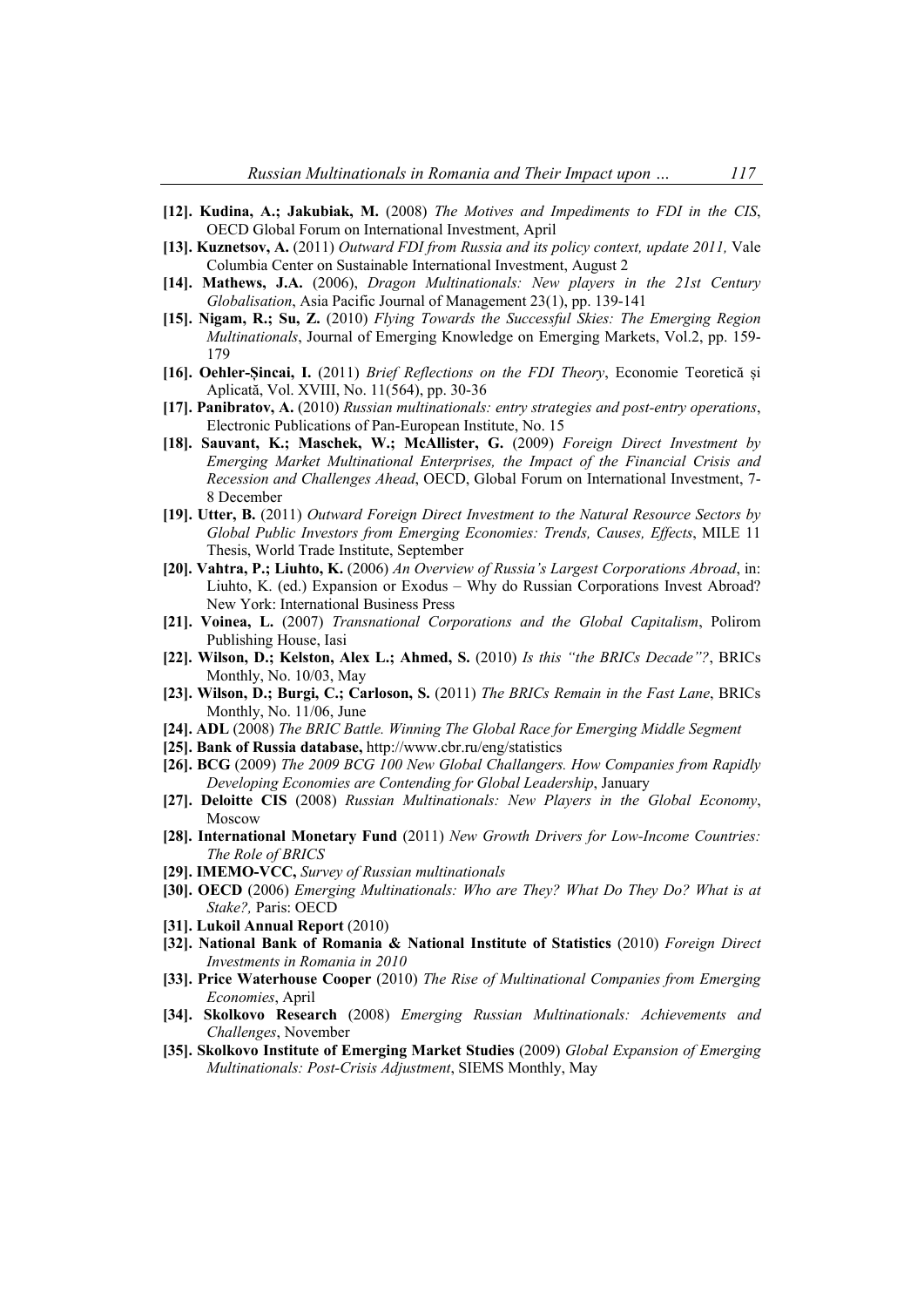- **[36]. Skolkovo Institute of Emerging Market Studies** (2010) *Size Matters: Just How Big are the BRICs?*, SIEMS Monthly, January
- **[37]. Skolkovo Institute of Emerging Market Studies** (2010) *Corporate Giants and Economic Growth - a Case for China and Russia*, SIEMS Monthly, August
- **[38]. Skolkovo Research** (2011) *All Roads Lead to Rome: High Performance Firms in Russia and China*, June
- **[39]. UNCTAD** (2010-2011) *World Investment Prospects Survey*
- **[40]. UNCTAD** (2010-2011) *World Investment Report*
- **[41].** www.lukoil.ro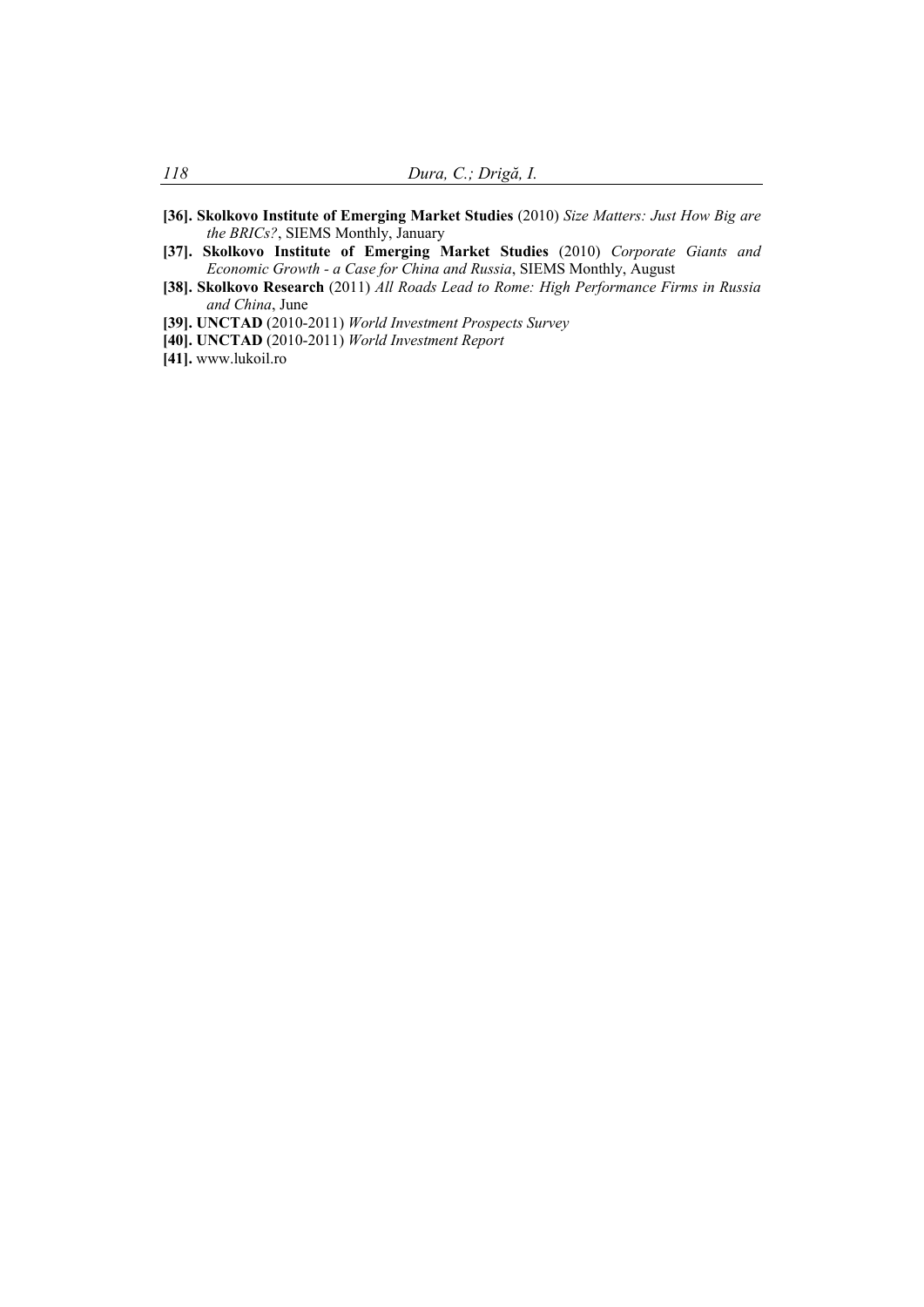|                |      |                           | - Billion USD - |                |                |                        |  |
|----------------|------|---------------------------|-----------------|----------------|----------------|------------------------|--|
| No.            | Rank | Company                   | <b>Sales</b>    | <b>Profits</b> | <b>Assets</b>  | <b>Market</b><br>Value |  |
| 1              | 15   | Gazprom                   | 117.6           | 31.7           | 302.6          | 159.8                  |  |
| $\overline{2}$ | 68   | Lukoil                    | 114.4           | 10.4           | 90.6           | 55.3                   |  |
| 3              | 71   | Rosneft                   | 59.2            | 11.3           | 106            | 79.6                   |  |
| $\overline{4}$ | 90   | Sberbank                  | 31.8            | 6.0            | 282.4          | 74.0                   |  |
| 5              | 149  | <b>TNK-BP</b> Holding     | 60.2            | 9.0            | 37.1           | 51.6                   |  |
| 6              | 200  | Surgutneftgas             | 20.3<br>4.3     |                | 46.6           | 39.9                   |  |
| $\overline{7}$ | 255  | <b>VTB Bank</b>           | 12.6            | 1.9            | 139.3          | 26.4                   |  |
| 8              | 339  | Norlisk Nickel            | 12.7            | 3.3            | 23.9           | 37.9                   |  |
| 9              | 429  | Sistema JSFC              | 28.0            | 0.9            | 43.9           | 9.7                    |  |
| 10             | 482  | <b>UC</b> Rusal           | 10.9            | 2.9            | 26.5           | 11.1                   |  |
| 11             | 529  | Tatneft                   | 10.7            | 1.5            | 18.5           | 15.1                   |  |
| 12             | 587  | Transneft                 | 14.6            | 3.9            | 54.1           | 3.0                    |  |
| 13             | 604  | Novatek                   | 5.4             | 3.7            | 11.9           | 43.2                   |  |
| 14             | 649  | Rostelecom                | 9.1             | 1.0            | 14             | 15.2                   |  |
| 15             | 661  | Novolipetsk Steel         | 8.3             | 1.3            | 13.9           | 14.0                   |  |
| 16             | 712  | <b>IDGC</b> Holding       | 18.3            | 0.7            | 25.1           | 5.4                    |  |
| 17             | 767  | RusHydro                  | 13.7            | 0.3            | 21.3           | 11.4                   |  |
| 18             | 831  | Federal Grid              | 3.7             | 0.6            | 35.1           | 14.6                   |  |
| 19             | 860  | Severstal                 | 13.5            | 0.6            | 19.3           | 14.6                   |  |
| 20             | 988  | Mechel                    | 9.7             | 0.7            | 15.8           | 4.5                    |  |
| 21             | 1034 | Magnit                    | 11.4            | 0.4            | 4.8            | 11.7                   |  |
| 22             | 1234 | Uralkali                  | 1.7             | 0.5            | 2.4            | 23.9                   |  |
| 23             | 1335 | Magnitogorsk Iron & Steel | 7.7             | 0.3            | 16.7           | 5.4                    |  |
| 24             | 1354 | X5 Retail Grup            | 11.2            | 0.3            | 8.6            | 6.7                    |  |
| 25             | 1540 | <b>Bank of Moscow</b>     | 2.9             | 2.2            | 27.4           | 6.0                    |  |
| 26             | 1574 | Inter Rao                 | 2.6             | 0.4            | 5.1            | 11.2                   |  |
| 27             | 1810 | Polyus Gold               | 1.7             | 0.3            | $\overline{4}$ | 8.4                    |  |
| 28             | 1810 | <b>TMK</b>                | 6.8             | 0.4            | 6.9            | 3.0                    |  |
| Total          | ÷,   |                           | 620.7           | 100.8          | 1,403.8        | 762.6                  |  |

**Annex 1. Russian Companies in the Forbes Global 2000 list. Year 2011**